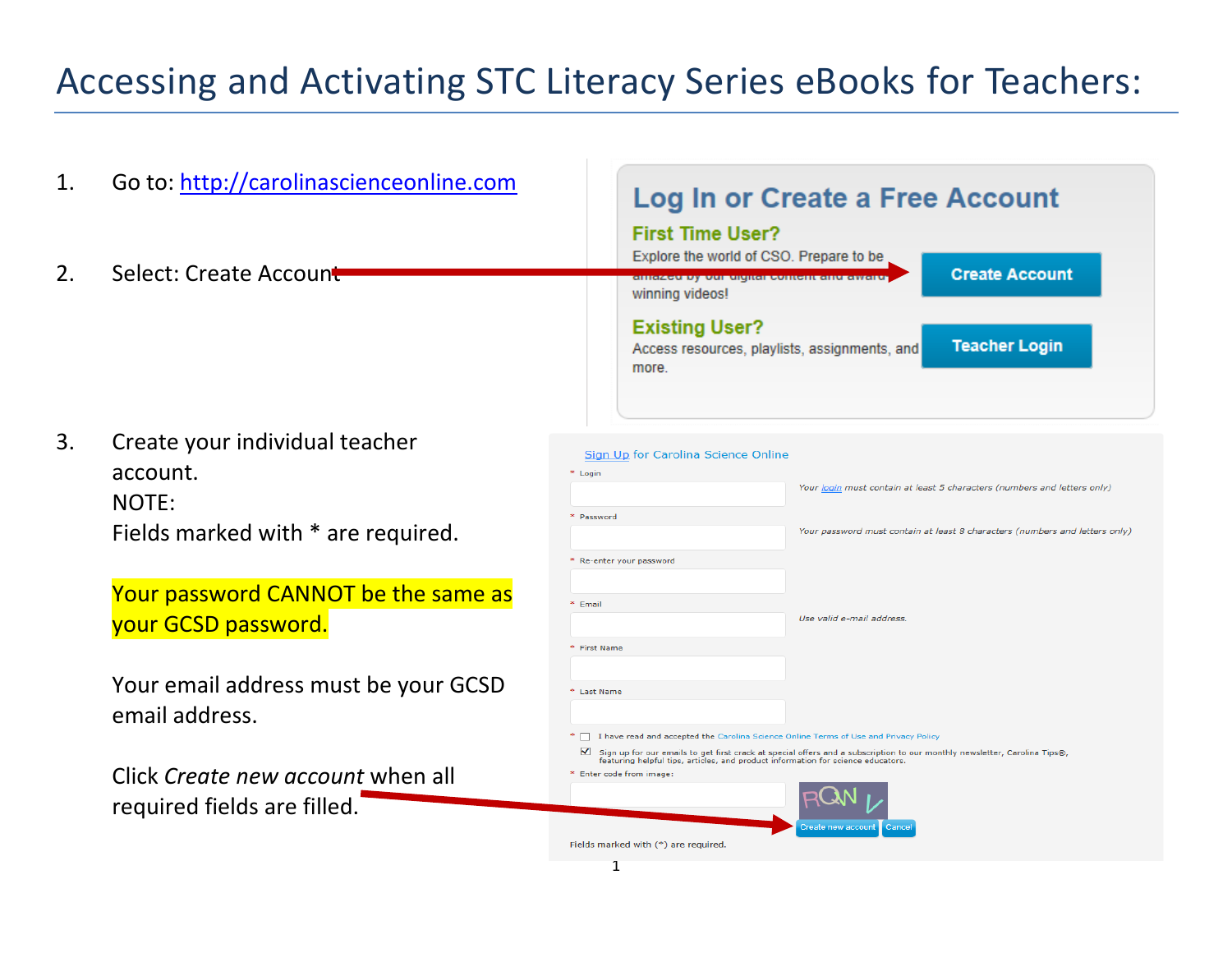

4. Log in to activate your new account.

| Login    |                        |
|----------|------------------------|
|          |                        |
|          |                        |
| Password |                        |
|          |                        |
|          | Forgot your password?  |
|          | Cancel<br><b>Login</b> |
|          | Create new account     |

Copyright (c) 2014 Carolina Biological Supply Company

5. Home page:

Note: Please verify the correct user name. When you first log in to your new account, you will not be registered with a school. To register with your school, click on the blue hyperlink.





#### introduction or complement to classroom teaching. Click to learn more and sign up for a FREE trial:

**More Info**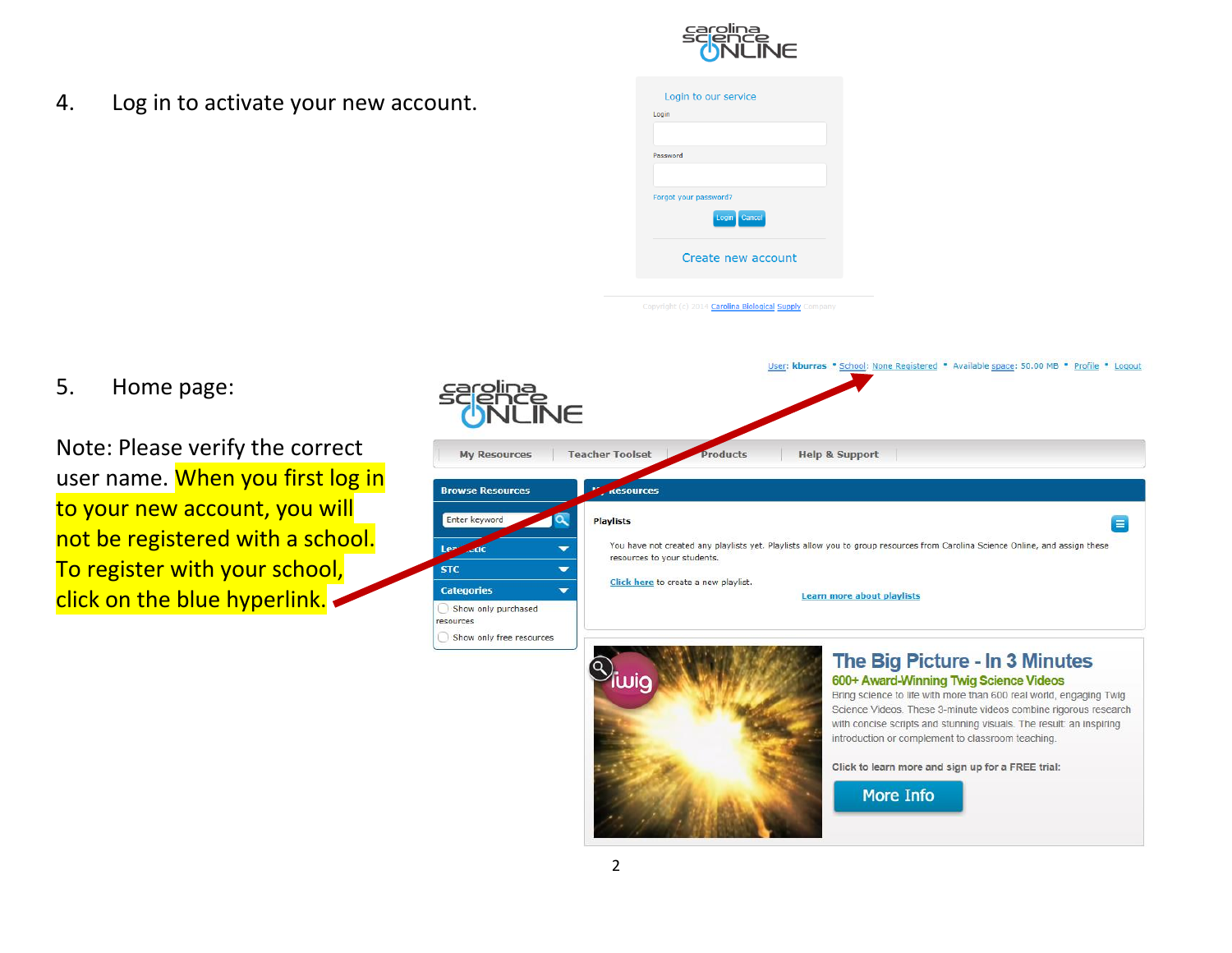### 6. Registering with a school.

| <sup>carolina</sup><br>scjence<br>( <mark>)</mark> NLINE                                                                                                                                                                                                                                                                                                                                                                                                                           |                                                                                              |  |  |  |  |  |
|------------------------------------------------------------------------------------------------------------------------------------------------------------------------------------------------------------------------------------------------------------------------------------------------------------------------------------------------------------------------------------------------------------------------------------------------------------------------------------|----------------------------------------------------------------------------------------------|--|--|--|--|--|
| <b>Teacher Toolset</b><br><b>Help &amp; Support</b><br><b>My Resources</b><br><b>Products</b>                                                                                                                                                                                                                                                                                                                                                                                      |                                                                                              |  |  |  |  |  |
| Find your school<br>Homepage .                                                                                                                                                                                                                                                                                                                                                                                                                                                     |                                                                                              |  |  |  |  |  |
| <b>Search criteria</b>                                                                                                                                                                                                                                                                                                                                                                                                                                                             | <b>Join this School</b>                                                                      |  |  |  |  |  |
| Once you see your school name in the list at the right,<br>click on Join School to request access; or Contact<br>School Administrator to send an email to your<br>school's eLearning administrator.<br>Select country<br><b>United States</b><br>$\overline{\mathbf{v}}$<br>Select county/state<br>-- See all --<br>$\overline{\mathbf{v}}$<br>type city name 2<br>-- See all --<br>$\overline{\mathbf{v}}$<br>type your school name 2<br>-- See all --<br>$\overline{\mathbf{v}}$ | Enter your School Code in the box below.<br>Read more about School Codes<br>Join this School |  |  |  |  |  |
| If you cannot find your school, click here to create<br>jt,                                                                                                                                                                                                                                                                                                                                                                                                                        |                                                                                              |  |  |  |  |  |

User: kburras . School: None Registered . Available space: 50.00 MB . Profile . Logout

<u>.</u>

Enter your school code in the appropriate field. Your Media Specialist will give this code to you. NOTE: Each elementary school has a unique code which aligns your account to your school license.

Enter the code and click Join this School.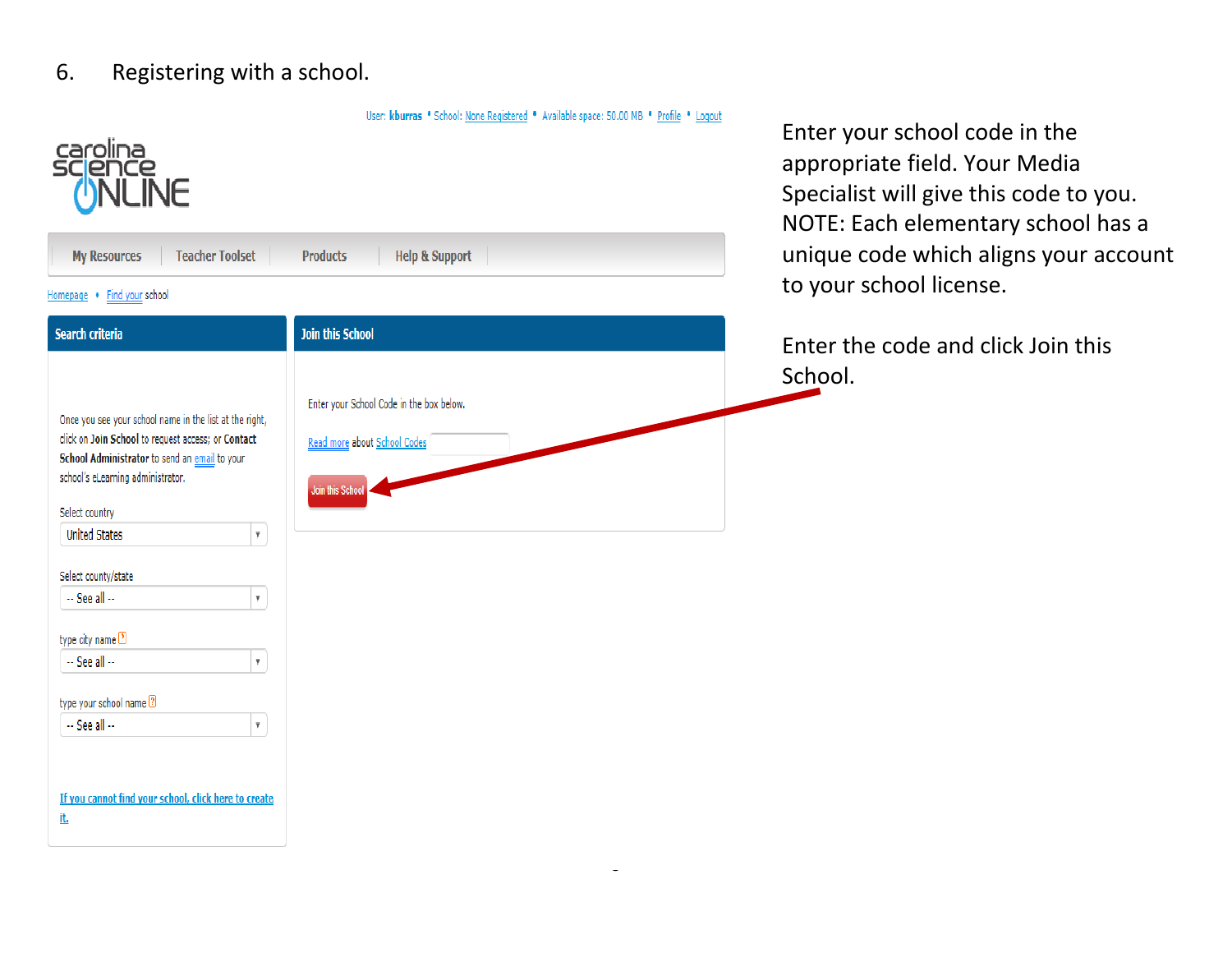You will receive the following message once you have joined a school:

You are assigned to the school, but must wait for confirmation.

| School:<br><b>Bethel Elementary</b><br>111 Bethel School Road<br>29681 Simpsonville<br>South Carolina |  |
|-------------------------------------------------------------------------------------------------------|--|
| <b>United States</b><br>Phone: (864) 355-4100<br>Your Role: User without role                         |  |
| Remove yourself from this school                                                                      |  |

Confirmation will come from your Media Specialist. He/she will confirm your role as Teacher.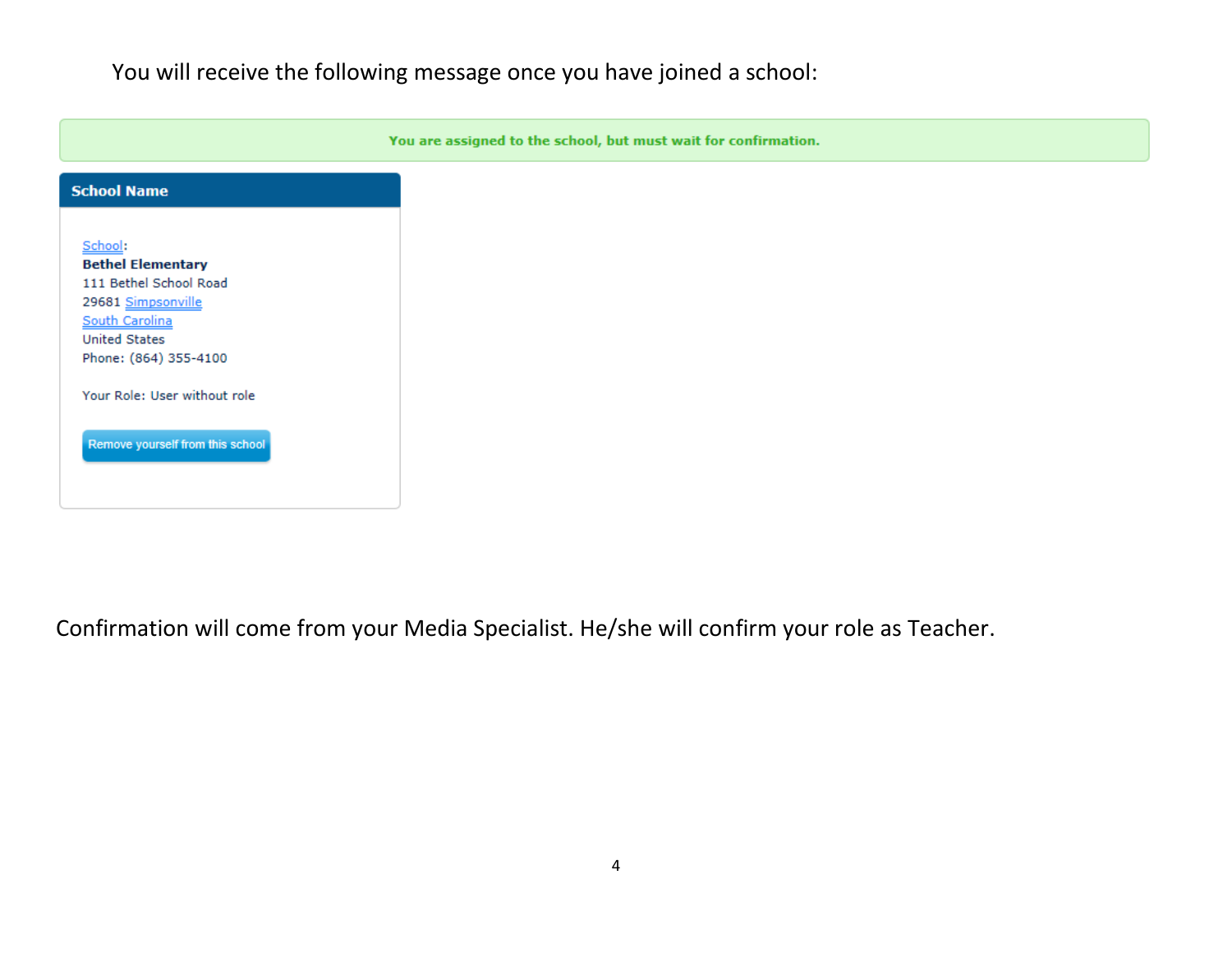# 7. Review your Profile: Click on Profile in the upper right-hand corner.

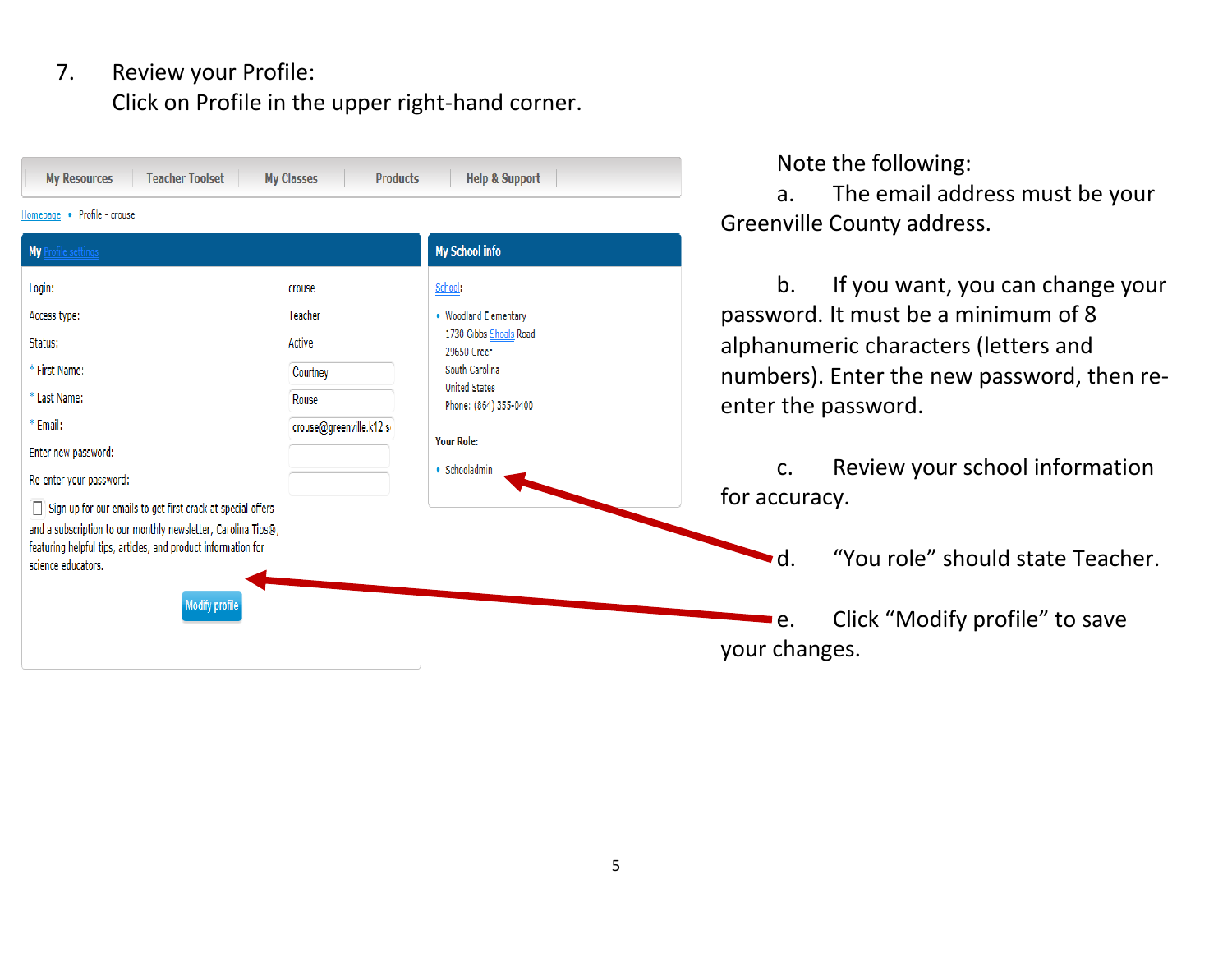8. Activating your STC Resources:

To activate the STC eBooks, click on the My Resources tab. Select Enter a New Code from the drop-down menu. **Teacher Toolset My Resources My Classes Products Help & Support** 

Enter the Teacher Access Code you received from your Media Specialist and click Submit Code when finished. Note: Each individual school has a unique access code

| <b>Teacher Tools t</b><br><b>Products</b><br><b>Help &amp; Support</b><br><b>My Resources</b><br><b>My Classes</b> |  |  |  |  |  |  |
|--------------------------------------------------------------------------------------------------------------------|--|--|--|--|--|--|
| Enter a New Code<br>Homepage .                                                                                     |  |  |  |  |  |  |
| <b>Enter a New Code</b>                                                                                            |  |  |  |  |  |  |
| Enter the Teacher Access Cod you received via email, and click Submit Code when finished.<br>Submit Code           |  |  |  |  |  |  |

Note: The Teacher Access Code is NOT the school code which teachers will need to join the school.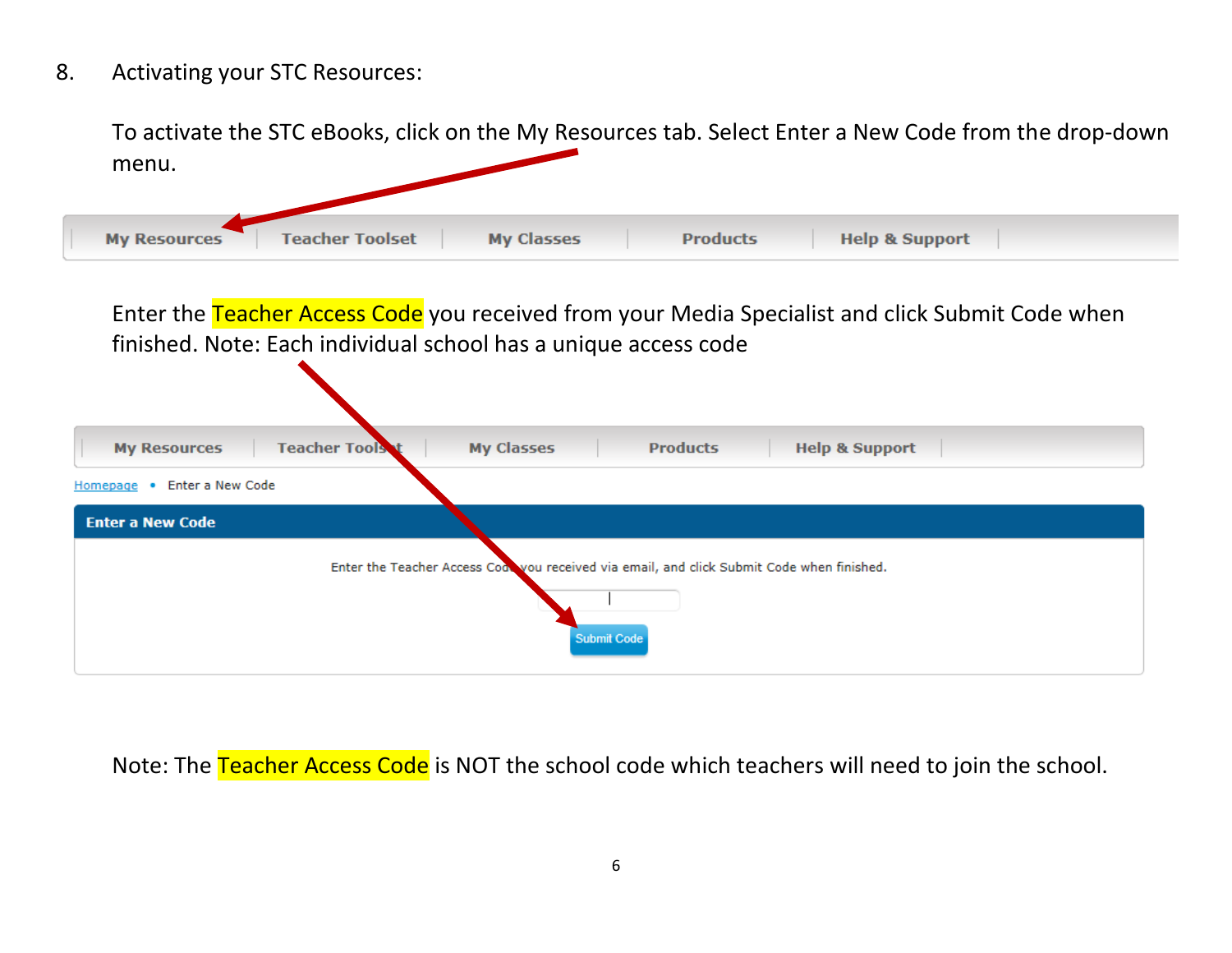9. Accessing Activated Resources:

Click on the My Resources tab. Select Activated Resources from the drop-down menu.

Your Activated Codes will appear.



Click on the hyperlink to access the STC Literacy Series K-5.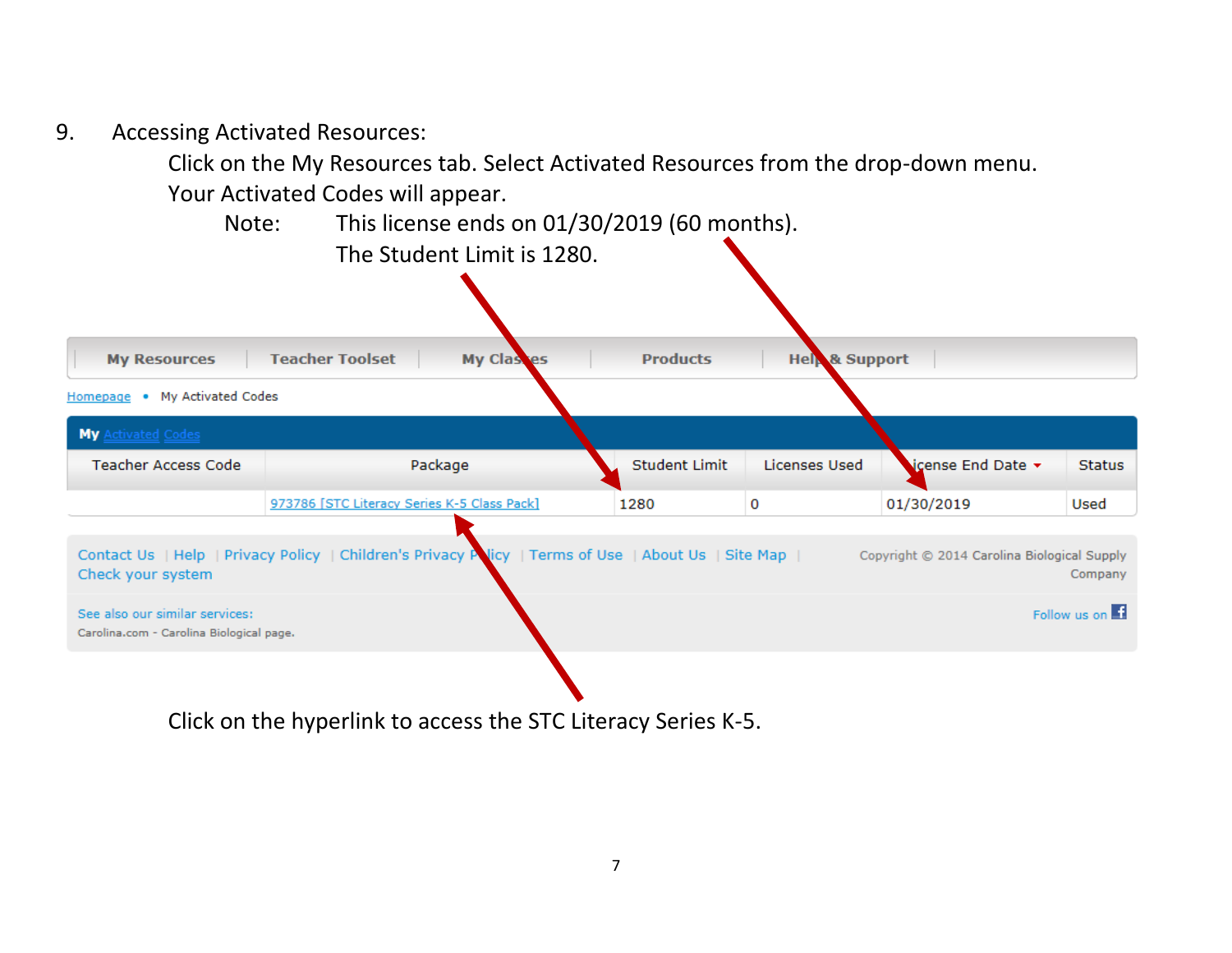# 10. Click Play to launch the app.



#### Package



You already have this package. Your license will expire on 01/30/2019

The STC Literacy Series K-5 Class Pack provides a license for entire K-5 collection of the STC Literacy Series™. Titles include K-2 titles Organisms, The Life Cycle of Butterflies, Weather, Soils, Solids and Liquids, Changes, Balancing and Weighing, and Comparing and Measuring and Grades 3-5 titles Plant Growth and Development, Animal Studies, Microworlds, Rocks and Minerals, Land and Water, Ecosystems, Chemical Tests, Food Chemistry, Floating and Sinking, Sound, Electric Circuits, and Motion and Design. License duration of 5 years for 32 teachers, allowing 24/7 access to their Grades 3-5 STC Literacy Series™ eBooks. For Grades K-5.

| <b>Browse Resources</b>                                                                                                                                                              | 30   60   90<br>Display:                                                                                                                                   | Sort by:<br><b>Title   Resource Type</b>                                              |
|--------------------------------------------------------------------------------------------------------------------------------------------------------------------------------------|------------------------------------------------------------------------------------------------------------------------------------------------------------|---------------------------------------------------------------------------------------|
| $\alpha$<br>r keyword<br>Eh.                                                                                                                                                         | Resources: 1 - 30 Total: 30                                                                                                                                |                                                                                       |
| <b>STC</b><br><b>Categories</b><br>Subject<br>Chemistry (3)<br>Earth Science (6)<br>Elementary Science (30)<br>Environmental Science (2)<br>General Science (30)<br>Life Science (9) | F<br><b>Animust St</b><br><b>Extendion die box</b><br>TC Literacy Series™ Animal Studies<br>STC Literacy Series™ Animal Studies,<br>epbok<br>Spanish eBook | <b>Balancing and Weighing</b><br>STC Literacy Series™ Balancing and<br>Weighing eBook |
| Physical Science (15)<br>Grade                                                                                                                                                       | Play<br>Play                                                                                                                                               | Play                                                                                  |
| Elementary (30)<br>Publisher<br>STC (30)<br>Resource types<br>eBook (30)                                                                                                             | <b>Cambios</b><br><b>Changes</b><br>F<br>F                                                                                                                 |                                                                                       |
| License type<br>Paid (30)                                                                                                                                                            |                                                                                                                                                            |                                                                                       |
| Show only purchased resources<br>Show only free resources                                                                                                                            | STC Literacy Series™ Changes eBook<br>STC Literacy Series™ Changes,<br>Spanish eBook<br>Play<br>Play                                                       | STC Literacy Series™ Chemical Tests<br>eBook<br>Play                                  |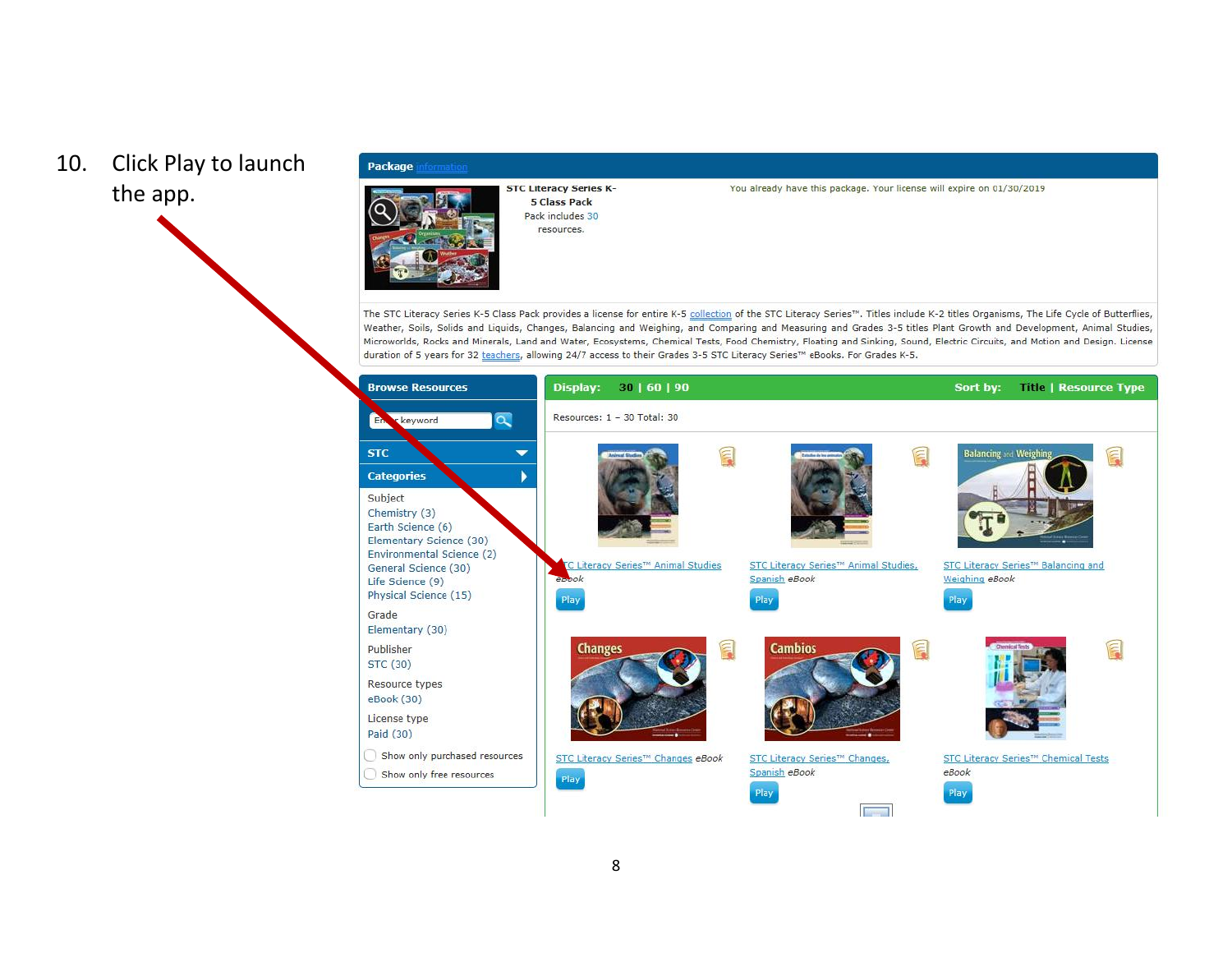### 11. Viewing the eBook: eBook can be accessed for viewing on interactive screens for whole class instruction.